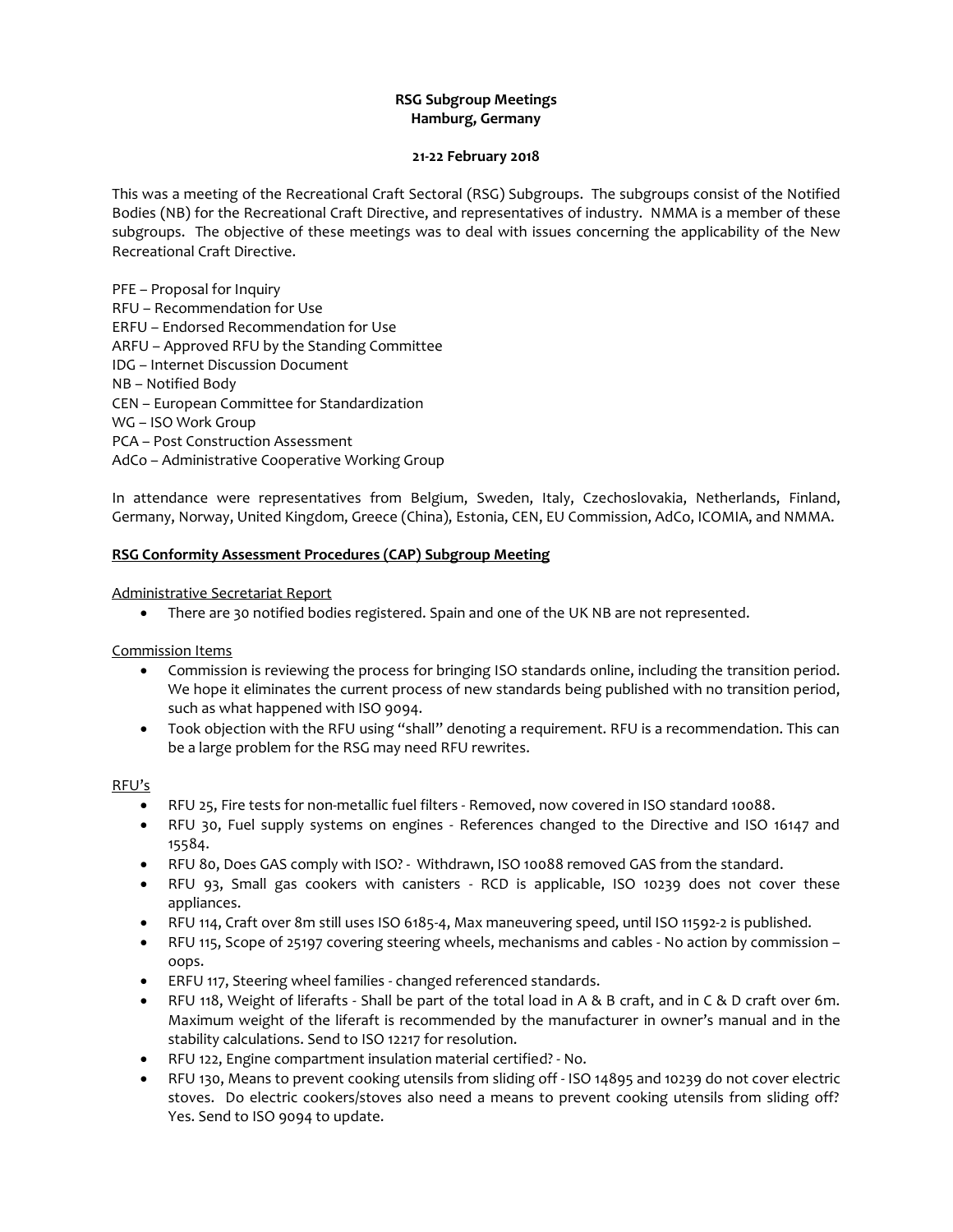- RFU 135, Ventilation opening Can it be closable? Yes. Send to ISO 10088 for revision.
- RFU 141, Design category of RIBs Defines a recommended solution for determining design category through ISO standards, though not a requirement to use ISO standards to do this.
- RFU 143, Display of maximum load It cannot be less than 75kg per person.
- ERFU 144, CE mark for fuel fill? No.
- ERFU 148, CE mark for non-sparking electrical fuel senders in petrol tank or space? Yes.
- RFU 303, Component standards on DoC? No, except for the standards that a craft manufacturer complies with.
- RFU 307, Defines "enter the craft" and "enter the interior of the craft" Use RFU definition until TC 188 defines these terms.

#### PFE's

- PFE 304, Are electric canoes and kayaks subject to the RCD? Yes, if over 2.5m length. Need clarification for motorized surfboards.
- PFE 315, Are electric propulsion engines covered in the RCD? These engines are covered by design and construction, and noise emissions. Also, by installation requirements. Other directives may be applicable.
- PFE 320, Fire protection device located in all habitable spaces? No. Follow the detector manufacturer's instructions in terms of number and location. ISO 9094 should be updated.
- PFE 321, Fire detectors in an engine room? Not required in ISO 9094 or the essential requirements.

#### Issues of the CAP Subgroup

- Database information Concerned with increasing the work of NB by requiring all certificates be added to an international database. Is it needed? From the RCD, NBs are required to give such a report to their notifying authority. Most NBs are not doing this. Do the Notifying Authorities want to do this? TBD.
- Assessment of products being on EU market without CE marking Non harmonized approach among members states and seems that will remain at their direction. (Code: Member states are not checking for CE marks). For instance, PCA is not accepted in Finland. That is the current state in the EU.
- Post Construction Assessment Craft can be assessed with a different engine installed except for emissions. PCA can be done on any component, and on a hull without an engine.
- Assigning MICs for builders in third countries Need to apply to EU members states for a MIC. See ICOMIA for more information. Notified Body to assure a MIC is applied for.
- RCD Application Guidelines In final stages at the EU Commission. (This is the old CC paper). Expect to be available in June 2018. Still need to determine if a PCA is necessary after a boat overhaul.
- Accident Investigation Report RSG will distribute any accident reports available to the individual members.
- Market issues 1) Sill heights continue to be a problem in assessments. 2) ISO 11817 is under DIS review and needs to be examined closely. RSG members will be submitting negative votes.
- RSG website Secretariat revised the website to make it user friendly and contain more relevant information. Very well done. Contains more news and more documents. Also summarizes all PFE comments. Can search with key words.
- Access to ISO standards RSG requested access to parts of ISO standards (copyrighted) that are under general RSG discussions, such as in PFEs, RFUs and RCD compliance. **Action**: TC 188 chair.
- RCD Article 38, Point 4 After issuing a certificate, a Notified Body must monitor the product for continued compliance. How to do this? IMCI has an embedded process, many NBs do not. Not a subject for a RFU. Is there an RSG general process that AdCo would agree to? **Action:** IMCI to send a paper for AdCo review. **Action**: Commission will check with other NBs in other directives.
- UK has recently decided that ISO 8666 goes against the scope of the RCD in the areas of detachable parts. Under review in the UK. (**Action:** DM)

## **RSG Technical Issues (TI) Subgroup Meeting**